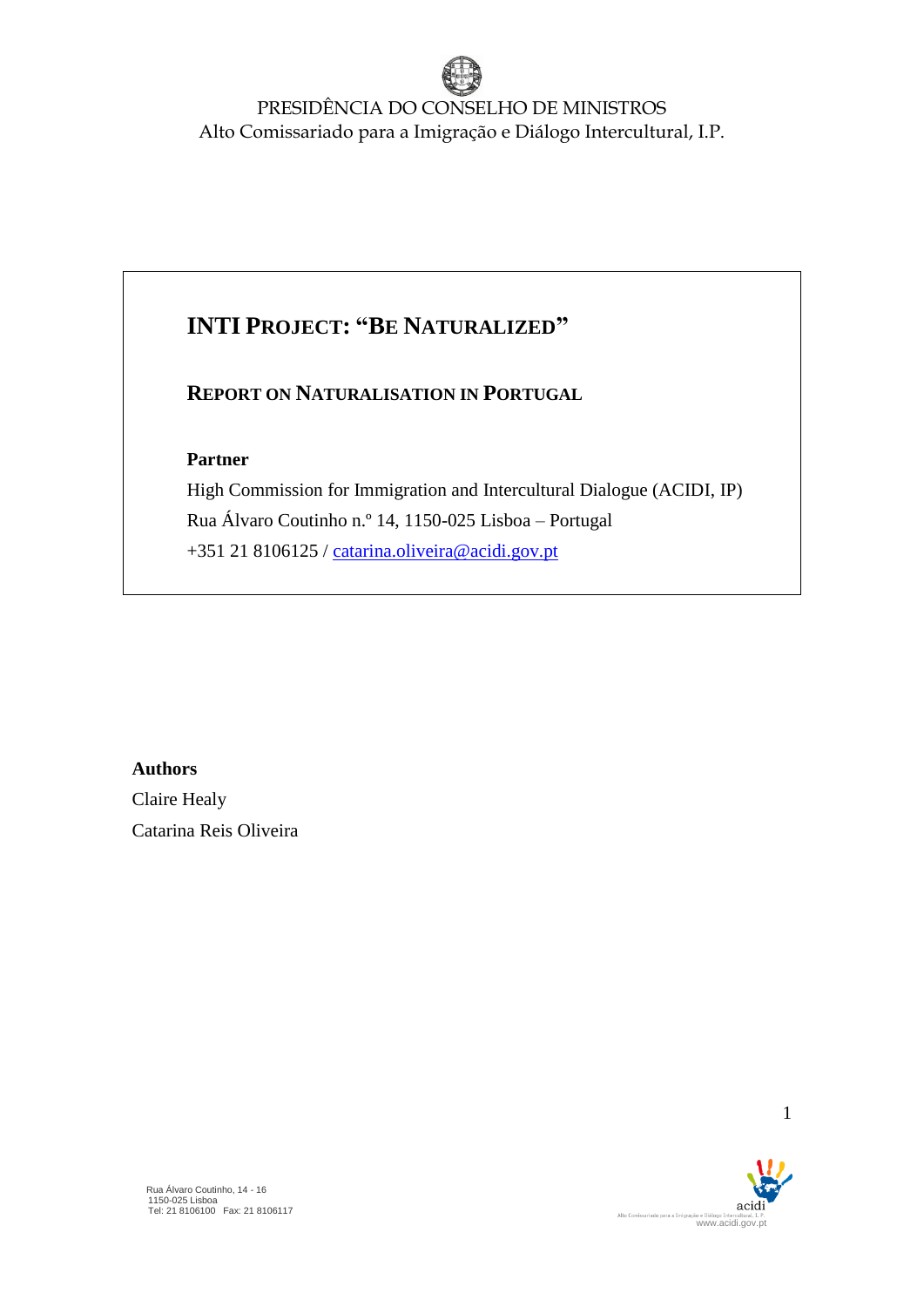

### **TABLE OF CONTENTS**

- 0. INTRODUCTION
- 1. THE EVOLUTION OF PORTUGUESE NATIONALITY POLICY
- 2. CURRENT NATIONALITY LEGISLATION
	- 2.1 CATEGORIES OF NATIONALITY
	- 2.2 NATIONALITY OF ORIGIN
	- 2.3 DERIVED NATIONALITY BY EFFECT OF WILL
	- 2.4 DERIVED NATIONALITY BY NATURALISATION
- 3. GOVERNMENT MINISTRIES AND AGENCIES
- 4. ORGANISATIONAL CONDITIONS
	- 4.1 PROCEDURES
	- 4.2 LANGUAGE TEST
	- 4.3 NATIONALITY CEREMONY
- 5. BENEFITS OF CITIZENSHIP VS. PERMANENT RESIDENCY 5.1 LONG TERM RESIDENTS
	- 5.2 PORTUGUESE NATIONALS
- 6. DUAL CITIZENSHIP
- 7. PURPOSE OF NATURALISATION PROCEDURES
- 8. CONCLUSION

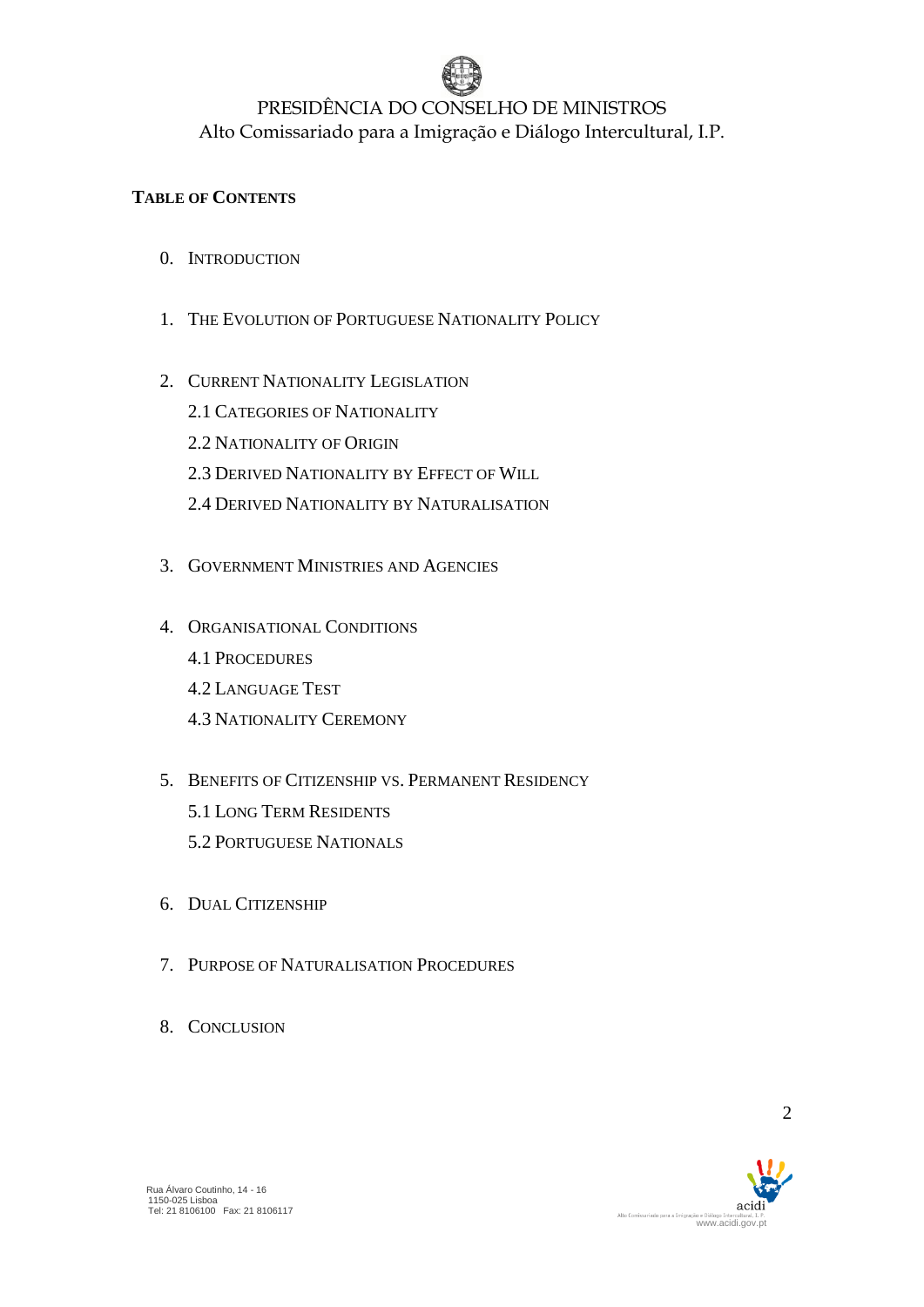#### **0. INTRODUCTION**

 Rua Álvaro Coutinho, 14 - 16 1150-025 Lisboa Tel: 21 8106100 Fax: 21 8106117

The significance of the term 'citizen (*cidadão*)' in Portugal extends beyond those with Portuguese nationality, and therefore, for example, the Government's integration plan refers to 'immigrant citizens' (Presidência do Conselho de Ministros & ACIDI, IP, 2007: 9), a phrase that in other countries might be considered an oxymoron. The status of Portuguese national, however, is distinct from that of 'citizen', and the acquisition of this status is governed by the regulations outlined in sections 2 and 4 below. The Constitution explicitly refers to foreigners as 'cidadãos (citizens)', and this usage is found throughout Government discourse and legislation. The term 'active citizenship' has also gained currency within Portuguese discourses on civic and political participation.

The concept of naturalisation also differs in the Portuguese context from its usage in many other EU countries. Naturalisation is specifically one of five methods of becoming a Portuguese national, as will be outlined in section 2.1. Naturalisation does not apply to the attribution of Portuguese nationality to a child because their parent has acquired Portuguese nationality. Neither does it apply to people who acquire Portuguese nationality by marriage or adoption.

Nationality by naturalisation in the Portuguese legislative context specifically refers to foreign citizens who acquire Portuguese nationality by residing in the country legally for six years, by completing the first four years of schooling, by being born in the country and residing there for ten years, or by having a parent who has resided legally in the country for five years prior to the application. The broader definition of naturalisation to encompass all forms of acquisition of citizenship is denoted in Portuguese by the more neutral term '*nacionalidade* (nationality).'

#### **1. THE EVOLUTION OF PORTUGUESE NATIONALITY POLICY**

As in other EU countries, Portuguese nationality laws and policies have been shaped by the country's historical context. Of particular significance were the processes of decolonisation in the Portuguese Indian colonies in 1954-61, in the African colonies in 1974-5, and in Macau in 1999. Independence movements in Africa coincided with the end of the *Estado Novo* dictatorship in Portugal and the stabilisation of a democratic regime from 1974. Nationality policies are also affected by historical connections with Brazil, though it has been independent from Portugal since 1825.

Implemented during the dictatorship, Law no. 2098/59 of 29 July 1959 regulated the attribution, acquisition, loss and re-acquisition of Portuguese nationality, largely based

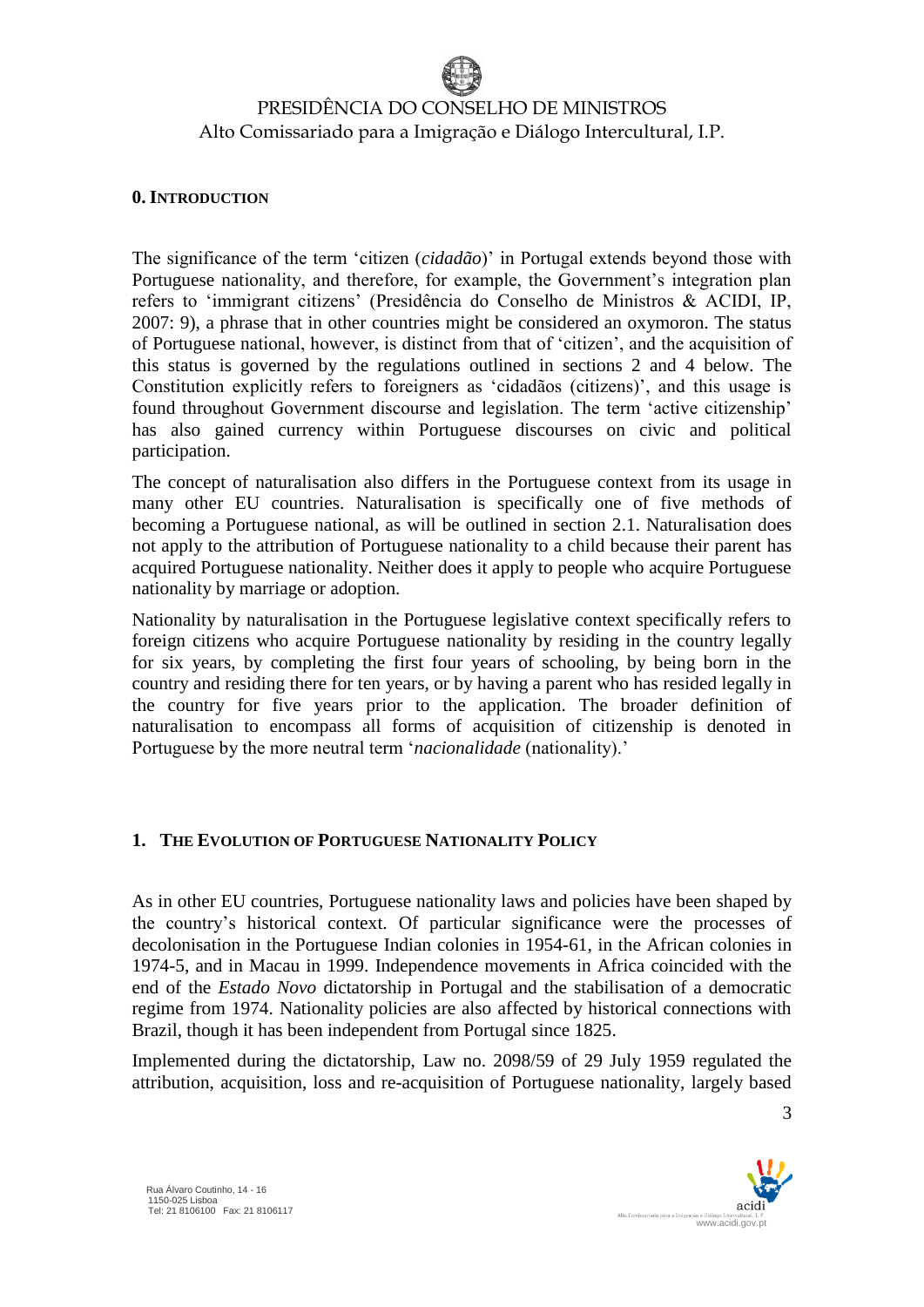on *ius soli*. This applied to people born in Portugal, in the Portuguese African colonies and in Macau. In the wake of the decolonisation and democratisation processes of 1974- 5, this law was amended by Decree-Law nº 308-A/75 of 24 June, which set out the procedures for the retention or loss of Portuguese nationality by those born or resident in the newly independent countries and regions.<sup>1</sup>

According to the Decree-Law, people living in the newly independent countries and regions could retain Portuguese nationality if they had been born in Portugal or in the colonies prior to independence, *and* officially declared their wish to retain Portuguese nationality. Portuguese nationality was also retained by people who were naturalised, born abroad to at least one parent born in Portugal, or the wife or minor children of a Portuguese national. Those who had at least one grandparent born in Portugal also had Portuguese nationality, if they declared that they wished to have it within two years of independence.

Portuguese nationality was also retained by those who had been resident in Portugal for at least five years prior to 1974. Anyone not covered by the Decree-Law automatically lost Portuguese nationality. Those who did not declare their wish to retain Portuguese nationality within the stipulated time automatically lost it, leading to a situation where many immigrants, particularly from African countries, became undocumented in Portugal without knowing it. Children born in Portugal to parents without Portuguese nationality were also thereby denied access.

In preparation for joining the European Economic Community, the Portuguese Government passed Law nº 37/81 of 3 October 1981, revoking the 1959 nationality law. Nationality could only be lost voluntarily, and complete tolerance of dual nationality was put in place. Together with regulating for nationality by descent, Law n° 37/81 put in place Portuguese nationality by marriage for either spouse, without a waiting period. Children born to at least one parent who had been residing in Portugal for at least six years were granted nationality of origin. Immigrants could acquire nationality if they were over 18, had been residing legally in Portugal for at least six years, and had a command of the Portuguese language, moral and civil competence and means of subsistence. Nationality was granted at the discretion of the Minister for Internal Affairs.

In 1987, the Joint Luso-Chinese Declaration on Macau was signed, providing for the eventual transfer of the region from Portuguese to Chinese rule. In anticipation of this, many Chinese nationals began to acquire Portuguese nationality (Oliveira & Inácio, 1999: 12). During the 1990s, the majority of applicants for nationality were residing abroad, particularly in Macau. Most acquisitions of Portuguese nationality during the 1980s and 1990s were by marriage rather than by naturalisation, and there were generally long bureaucratic delays related to the procedure.



<sup>&</sup>lt;sup>1</sup> These are: the former Indian colonies of Goa, Daman, Diu, Dadra and Nagar Haveli, and the African countries Guinea-Bissau, Mozambique, Cape Verde, São Tomé and Príncipe, and Angola.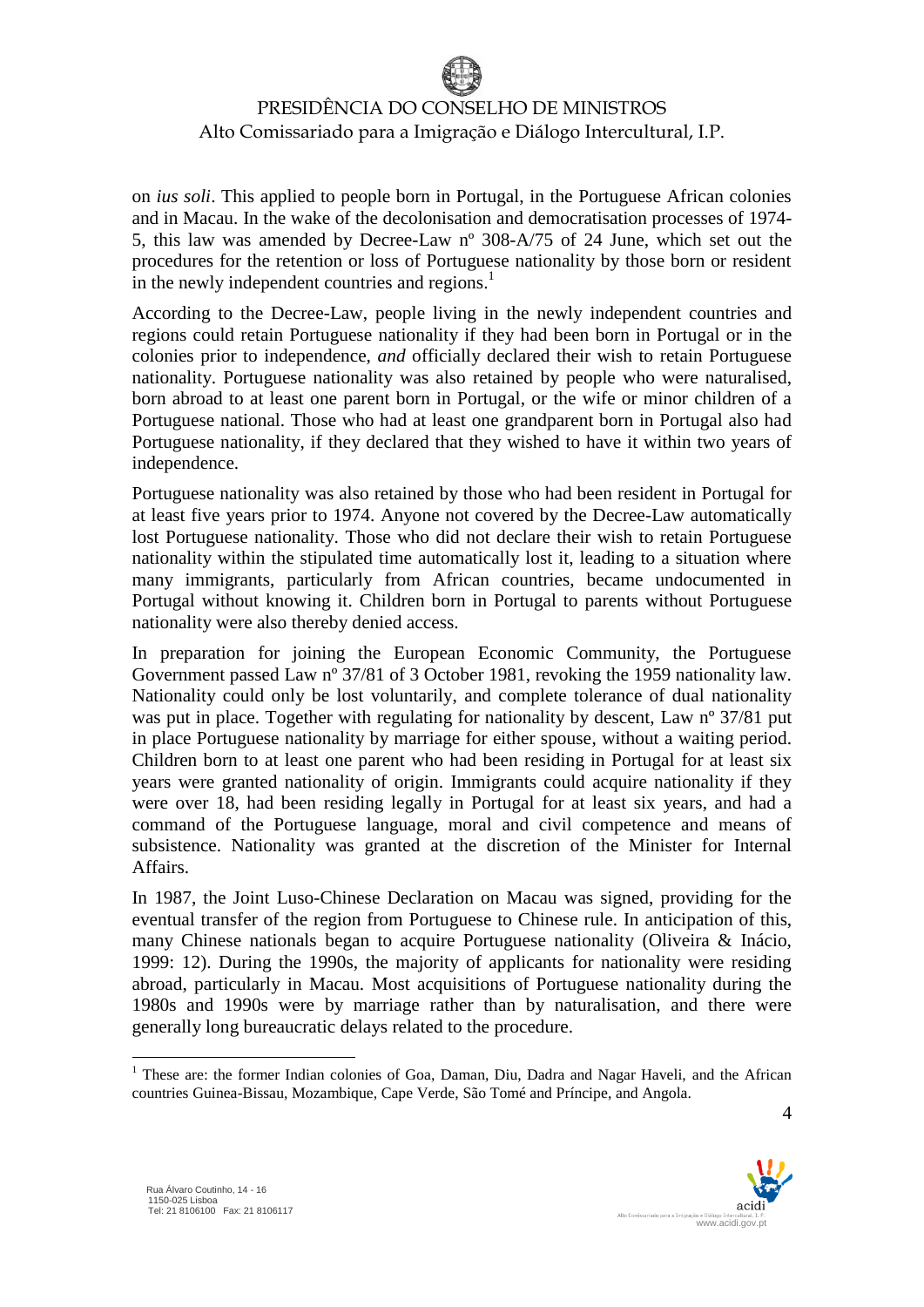Overall, levels of naturalisation relative to the immigrant population were remarkably low. Relatively low levels of naturalisation were observed during the 1980s and early 1990s among the African and Brazilian communities, despite their predominance among the immigrant population, possibly due to a lack of information on the procedures (Oliveira & Inácio, 1999: 21). It may also have been the case that many people from these communities did not know that they had automatically lost Portuguese nationality. During the period 1991-1997, an average of 1,200 people acquired Portuguese nationality per year, the majority by marriage. During 1998-2000, this dropped to an annual average of 730, before increasing again during 2001 (1,082), 2002 (1,369) and 2003 (1,741) (Baganha & Urbano de Sousa, 2006: 457-8).

Portugal joined the European Union in 1986, and signed the Schengen Agreement in 1992, which led to stricter regulations on the movement of non-EU citizens, together with increased freedom of movement for EU citizens. The 1992 Maastricht Treaty created the concept of European citizenship as a further dimension to Portuguese national citizenship.

Law no. 25/94 of 19 August 1994 amended the 1981 Nationality Law, extending the minimum period of residence to one of the highest in Europe, ten years, reduced to six years for citizens of Portuguese-speaking countries. Thus citizens of Portuguesespeaking countries were privileged in relation to access to nationality, in a form of "coethnic immigration preference" (Bauböck, 2006: 18). This law also imposed a waiting time of three years for the acquisition of nationality by marriage, due to a perception that marriages of convenience for immigration purposes had been taking place. Nationality also became the responsibility of the Minister for Justice. In 1997, Portugal ratified the European Convention on Nationality, and agreed to be bound by this ratification.

### **2. CURRENT NATIONALITY LEGISLATION**

On 15 December 2006, the Portuguese government announced the entering into force of new regulations regarding the acquisition of Portuguese citizenship. The new 'Portuguese Nationality Regulation' was approved by 4/5 of members of parliament. The principle changes covered:

1. The principle of *ius soli* for second- and third-generation immigrants was reinforced, as set out in the Programme for Government. The right to nationality of origin was granted to people born in Portugal, where at least one of their parents had been residing legally in the country for at least five years at the time of their birth, or who have completed the first four years of schooling.

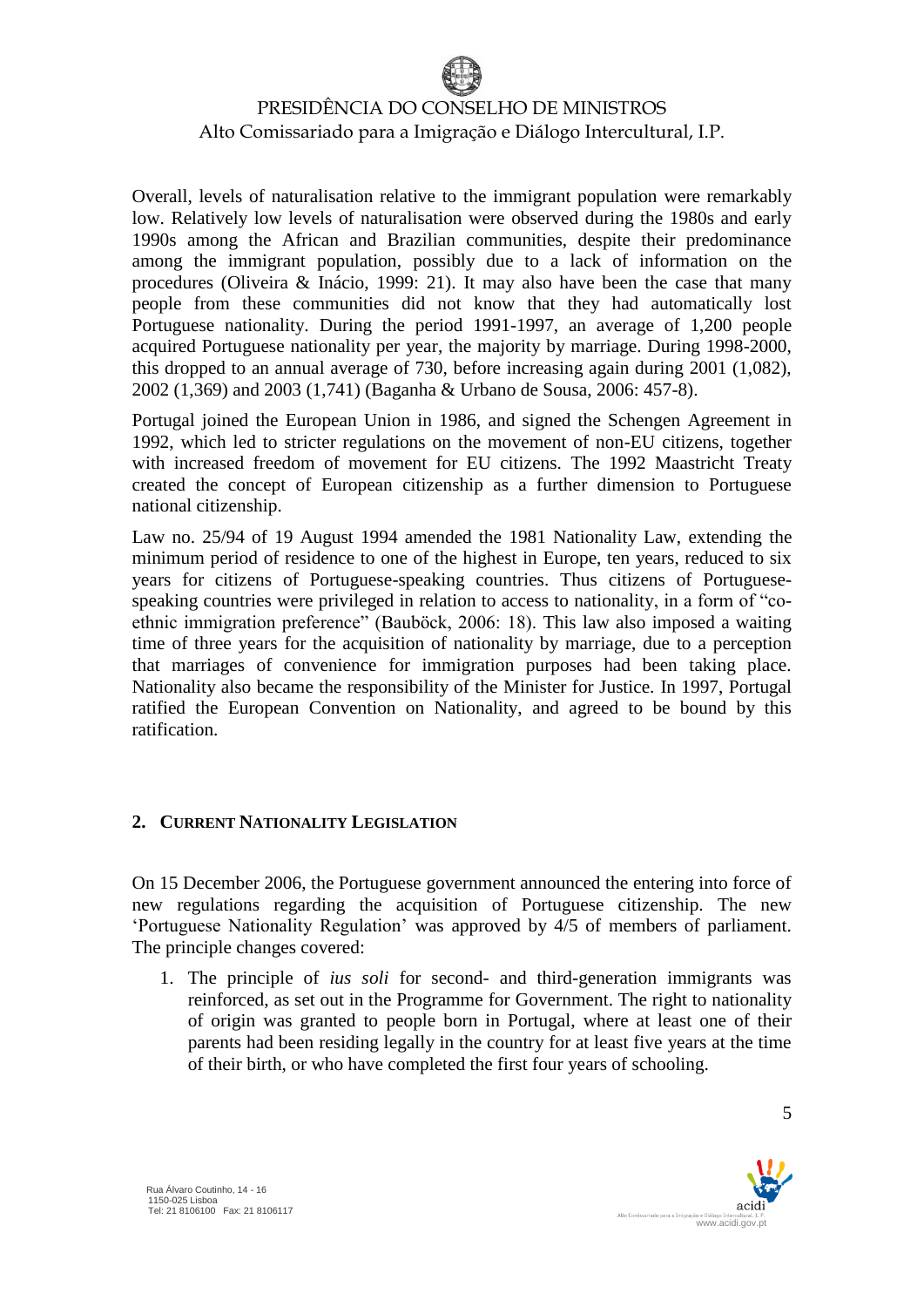- 2. The right to nationality of origin for children born in Portugal to at least one parent born and residing in Portugal, regardless of status.
- 3. The limitation of discretion by means of the recognition of a subjective right to naturalisation.
- 4. Proof of legal residence through the holding of any valid permit and not only residence authorisations.
- 5. Simplification of procedures.

The changes in the law aimed to both simplify the procedures related to naturalisation, and to facilitate access to citizenship for more categories of people. The bureaucratic difficulties and delays related to the nationality process had been seen as a disincentive in the past (Oliveira & Inácio, 1999: 13). The requirement for an applicant for nationality to prove that they had means of subsistence was also abolished, as it was considered to represent socio-economic discrimination. A further subjective right to naturalisation was granted to children who were born in Portugal and, at the time of the application, either have at least one parent who has lived legally in Portugal for at least five years, *or* where the applicant has completed the first four years of schooling in Portugal.

At the discretion of the Minister, Portuguese nationality is granted to people born in Portugal who, on reaching adulthood, can prove that they have resided in the country for the previous ten years, regardless of theirs or their parents' immigration status. If a foreign citizen has had a *de facto* union or marriage with a Portuguese national for at least three years, they may also be granted citizenship. Finally, the law provides for the possibility of citizenship being granted at the discretion of the Minister for Justice. Portuguese citizenship may also be granted to children born on Portuguese territory who would otherwise be stateless. All of these provisions apply retrospectively to anyone who was born before 15 December 2006.

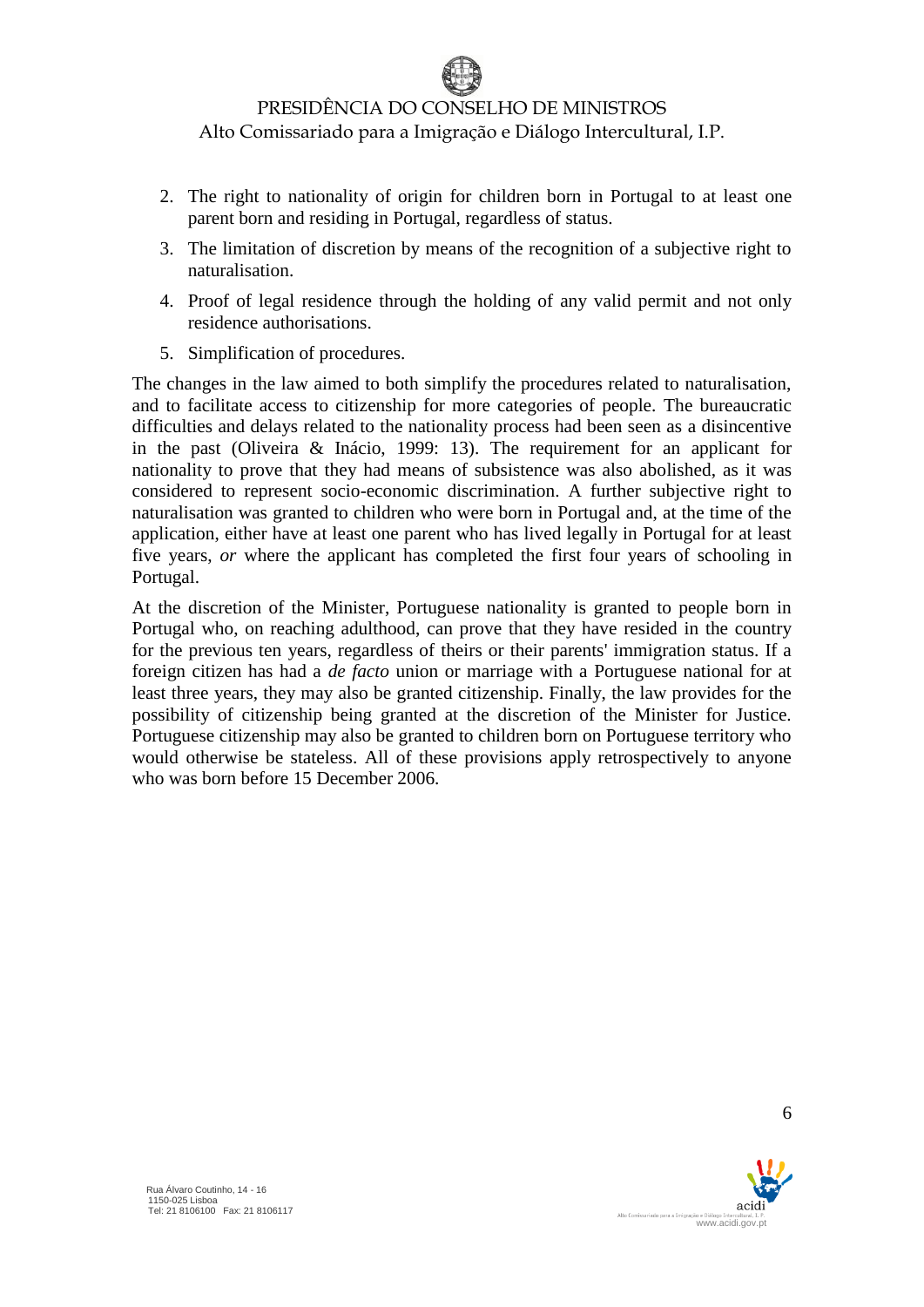|                              |                   | At birth, by children born in Portugal with at   |
|------------------------------|-------------------|--------------------------------------------------|
| <b>Nationality of Origin</b> | By law            | least one Portuguese parent                      |
|                              |                   | At birth, by children born in Portugal with at   |
|                              |                   | least one parent born in Portugal, regardless of |
|                              |                   | status                                           |
|                              |                   | At birth, by children born in Portugal who       |
|                              |                   | would otherwise be stateless                     |
|                              |                   | At birth, by children born in Portugal with at   |
|                              | By effect of will | least one parent who was residing legally in     |
|                              |                   | Portugal for five years prior to the birth       |
|                              |                   | By children of a parent who acquires             |
| <b>Derived Nationality</b>   | By effect of will | Portuguese nationality                           |
|                              |                   | Marriage or de facto union with a Portuguese     |
|                              |                   | national for at least three years                |
|                              |                   | By those who lost Portuguese nationality         |
|                              |                   | during a period of incapacity                    |
|                              | By adoption       | Full adoption by a Portuguese national           |
|                              |                   | By people who have resided legally in Portugal   |
|                              | By naturalisation | for at least six years                           |
|                              |                   | By people born in Portugal with at least one     |
|                              |                   | parent who has resided legally in Portugal for   |
|                              |                   | five years prior to the application              |
|                              |                   | By children born in Portugal who have            |
|                              |                   | completed the first cycle of basic education     |
|                              |                   | By people who have<br>lost Portuguese            |
|                              |                   | nationality and never acquired any other         |
|                              |                   | nationality                                      |
|                              |                   | May be granted to: Adults who were born in       |
|                              |                   | Portugal and who have resided in Portugal,       |
|                              |                   | regardless of status, for the previous ten years |

### **2.1 Categories of Nationality**\*

\*This table does not include the nationality rights of children born abroad to Portuguese parents or with Portuguese ancestry. Further information available at:

<http://www.acidi.gov.pt/nacionalidade.htm>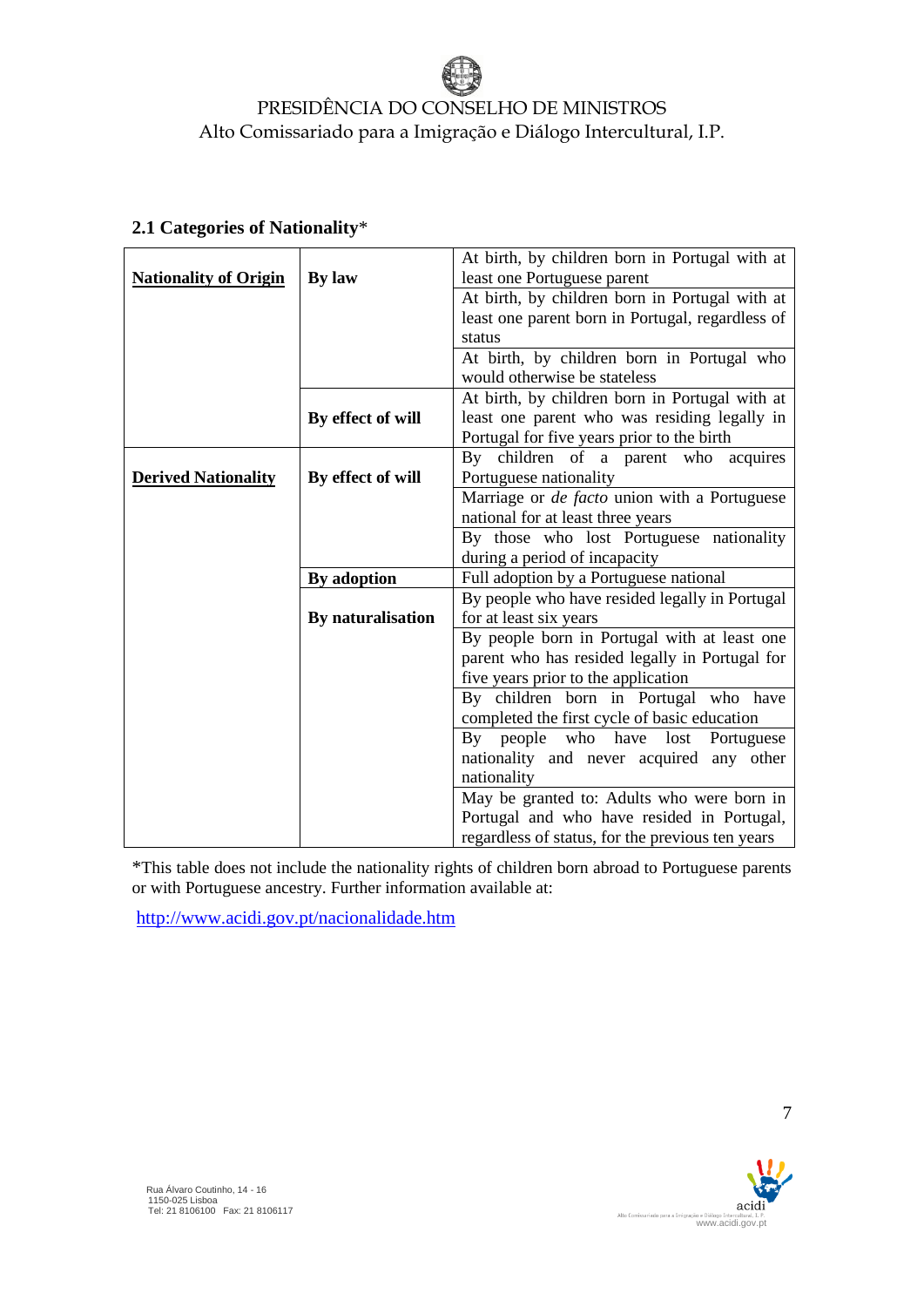#### **2.2 Nationality of origin**

Among the major changes implemented by this law is the attribution of nationality of origin to those commonly referred to as 'third-generation' immigrants – people who were born in Portugal to at least one parent also born in Portugal. Nationality of origin is also granted to children born in Portugal who have at least one parent who has been living in Portugal with legal status for at least five years prior to the birth. The law reduces the procedural demands for the attribution of nationality of origin to immigrants. The process is simplified by way of facilitated access to the necessary documents at the Central Registry Office.

#### **2.3 Derived Nationality by Effect of Will**

If a person acquires Portuguese nationality, then their minor or dependent children have a right to apply for nationality on this basis. People who have been married to a Portuguese national for at least three years, or can prove in a civil court that they have been living in *de facto* union with a Portuguese national for the same period of time, may also apply for Portuguese nationality by effect of will. This also applies to samesex unions.

#### **2.4 Derived Nationality by Naturalisation**

Acquisition of nationality by naturalisation is granted by the Minister of Justice, at the request of the applicant. Naturalisation is open to people who have reached the age of majority, have resided in Portugal with any permit other than a short-term visa for at least six years, have a sufficient knowledge of the Portuguese language, and have not committed a crime punishable with three years or more in prison according to Portuguese law.

In the case of minors, applicants must have sufficient knowledge of the Portuguese language and must not have committed a crime punishable with three years or more in prison according to Portuguese law. A minor must also either have a parent who has lived in Portugal with any type of permit other than a short-term visa for five years prior to the application, or have concluded the first four years of schooling in Portugal, regardless of the immigration status of their parents. The new law therefore introduced a right to nationality for children of undocumented migrants.

Nationality by naturalisation is also granted to people who previously had Portuguese nationality, and people who have at least one Portuguese grandparent. Adults who were born in Portugal and who have lived for at least ten years in Portugal prior to their application, regardless of their status or the status of their parents, *may* also apply for Portuguese nationality. Article 23 of the Decree-Law in relation to the latter category

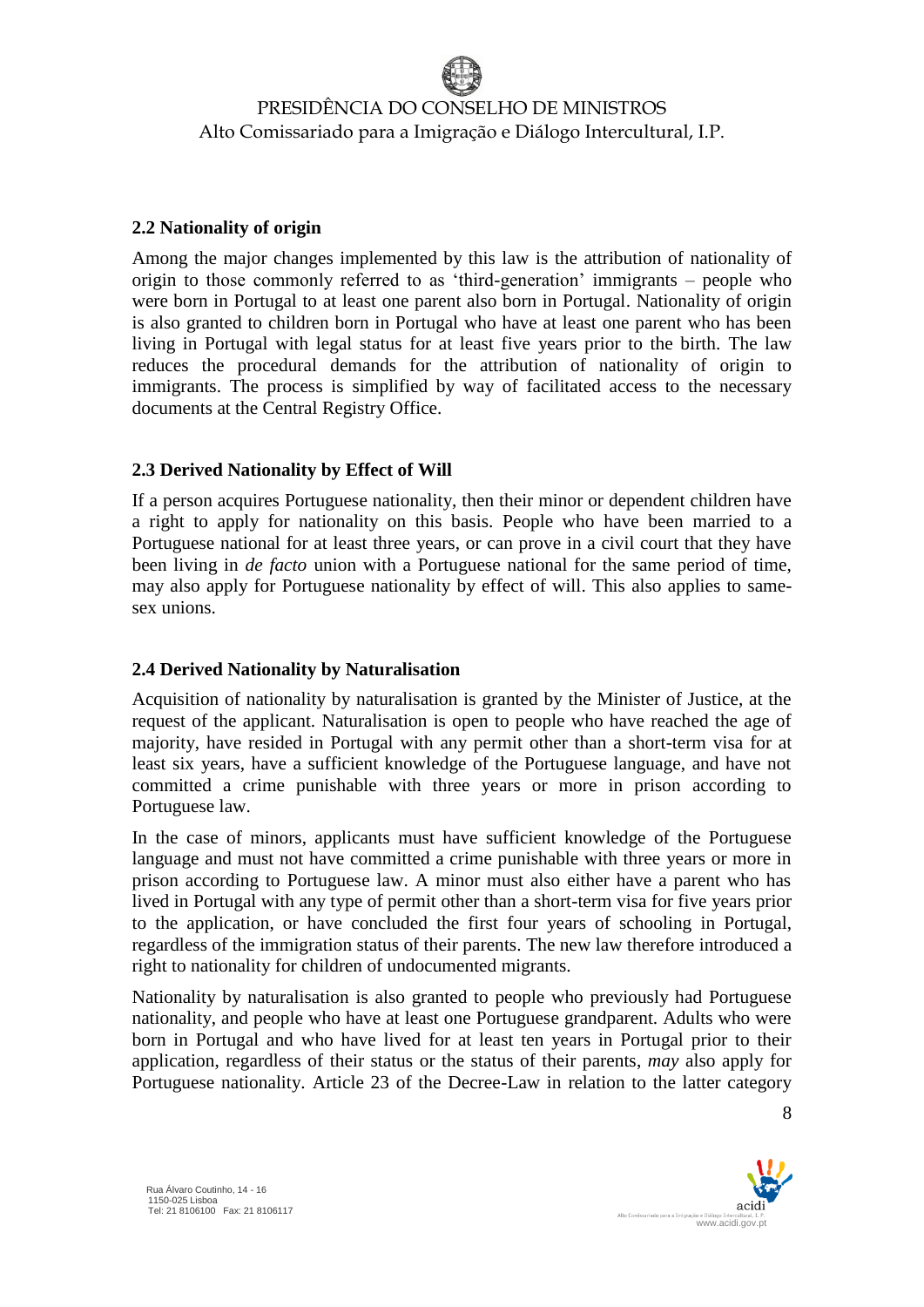

expressly differs from the other articles in using the phrase "the Government may concede Portuguese nationality" instead of "the Government concedes Portuguese nationality."

#### **3. GOVERNMENT MINISTRIES AND AGENCIES**

All applications for nationality by naturalisation are referred to the Minister of Justice by the Central Registry Office, with direct lines of communication with the Foreigners and Borders Service within the Ministry of Internal Administration. The 2006 Law transferred the burden of proof with regard to the applicant's connection with Portuguese society from the applicant to the Ministry of Justice. The Ministry of Education is responsible for administering the system for providing a certificate of competency in the Portuguese language (described in section 4.2 below). The administrative and fiscal tribunals have taken over competency for disputes relating to nationality, and new rules have been introduced in relation to the court procedures and the contestation of decisions made by the Central Registrar.

On foot of Organic Law 2/2006 of 17 April 2006, the Central Registry Office set up a branch at the National Immigrant Support Centre in Lisbon city centre in order to process nationality requests at that location. The Government's *Plan for Immigrant Integration*, adopted by a Council of Ministers Resolution in May 2007, provides for a publicity campaign in relation to the new Nationality Law, and the creation of a network to support the provision of information on application processes and the acquisition of nationality. This is to be achieved through cooperation with immigrant communities and associations, as well as through the "SOS Imigrante" phoneline. This is the responsibility of the High Commission for Immigration and Intercultural Dialogue (ACIDI, IP), the Registry and Notary Institute of the Ministry of Justice, and the Ministry of Education.

ACIDI, IP engaged in a nationwide information campaign in order to inform immigrants of their rights in relation to the new Nationality Law. ACIDI, IP has a direct link from its website to a clear and straightforward diagram of nationality rights, and information on where and how to apply for Portuguese nationality.<sup>2</sup> Advice is also provided on nationality via a special email address or through the "SOS Imigrante" freephone service. At the entrance to the National Immigrant Support Centre in Lisbon, there is a large poster explaining nationality rights under the new law. A support office was also established within the National Immigrant Support Centre to promote and facilitate the acquisition of nationality, together with a leaflet information campaign.



<sup>&</sup>lt;sup>2</sup> <http://www.acidi.gov.pt/nacionalidade.htm>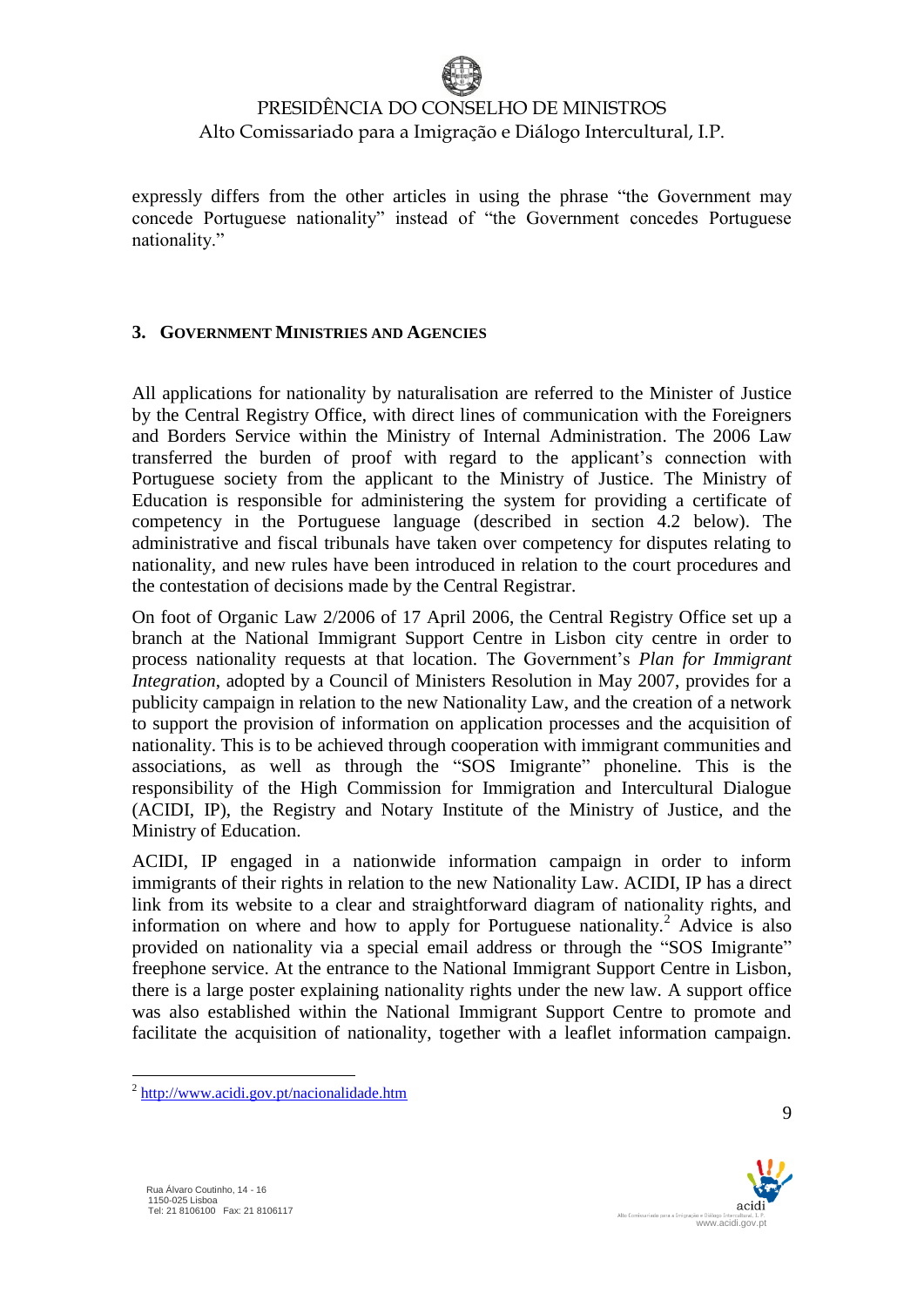This active promotion of the acquisition of nationality as a tool in integration policy in Portugal is more in line with the policies of Canada, USA and Australia than the EU countries (Bauböck et al, 2006b: 16; Kraler, 2006: 40).

#### **4. ORGANISATIONAL CONDITIONS**

#### **4.1 Procedures**

In order to obtain Portuguese nationality, a number of documents must be presented to the Central Registry Office, a Portuguese consulate or embassy, or a civil registry office. Consulates, embassies and civil registry offices then forward the applications to the Central Registry Office. The Central Registry Office keeps registry books – the Central Nationality Register - on the attribution, acquisition and loss of nationality. The Central Registrar issues decisions on nationality and certificates.

The new Nationality Law contains a number of provisions to simplify the procedures involved in acquiring nationality in order to make it "easier for citizens to exercise their rights" (Decree-Law no. 237-A/2006 of 14 December). Declarations for the purposes of nationality may be made directly to the Central Registry Office rather than at the civil registry offices or consulates. New branches of the Central Registry Office provide nationality services, and other organisations are authorised to provide information on the acquisition of nationality. The practice of publishing details of acquisitions of nationality by naturalisation in the Government journal was abolished by the new law.

The process of acquisition of nationality by effect of will requires the issuing of a declaration of the desire to be Portuguese at a Civil Registry Office or a Portuguese Consulate, and the presentation of the requisite documentation. This may also be conducted by post, and will in the future be available by email. Declarations of the desire to become Portuguese can also be made at the National Immigrant Support Centre in Lisbon. An "effective connection to the national community" must also be declared.

Measures have been undertaken to allow requests for the attribution, acquisition or loss of nationality to be made electronically in the future. The witnessing of signatures for these declarations or requests is now free-of-charge. The registration of a declaration for the acquisition of nationality, as well as the procedures and necessary documentation are now also free-of-charge, together with certificates, photocopies and letters for the naturalisation process, including the issuing of an original birth, marriage, death or miscarriage certificate.

The charge for an adult for the procedure of acquisition of nationality by effect of will, adoption or naturalisation, as well as the registration of verbal declarations, is  $\epsilon$ 175.

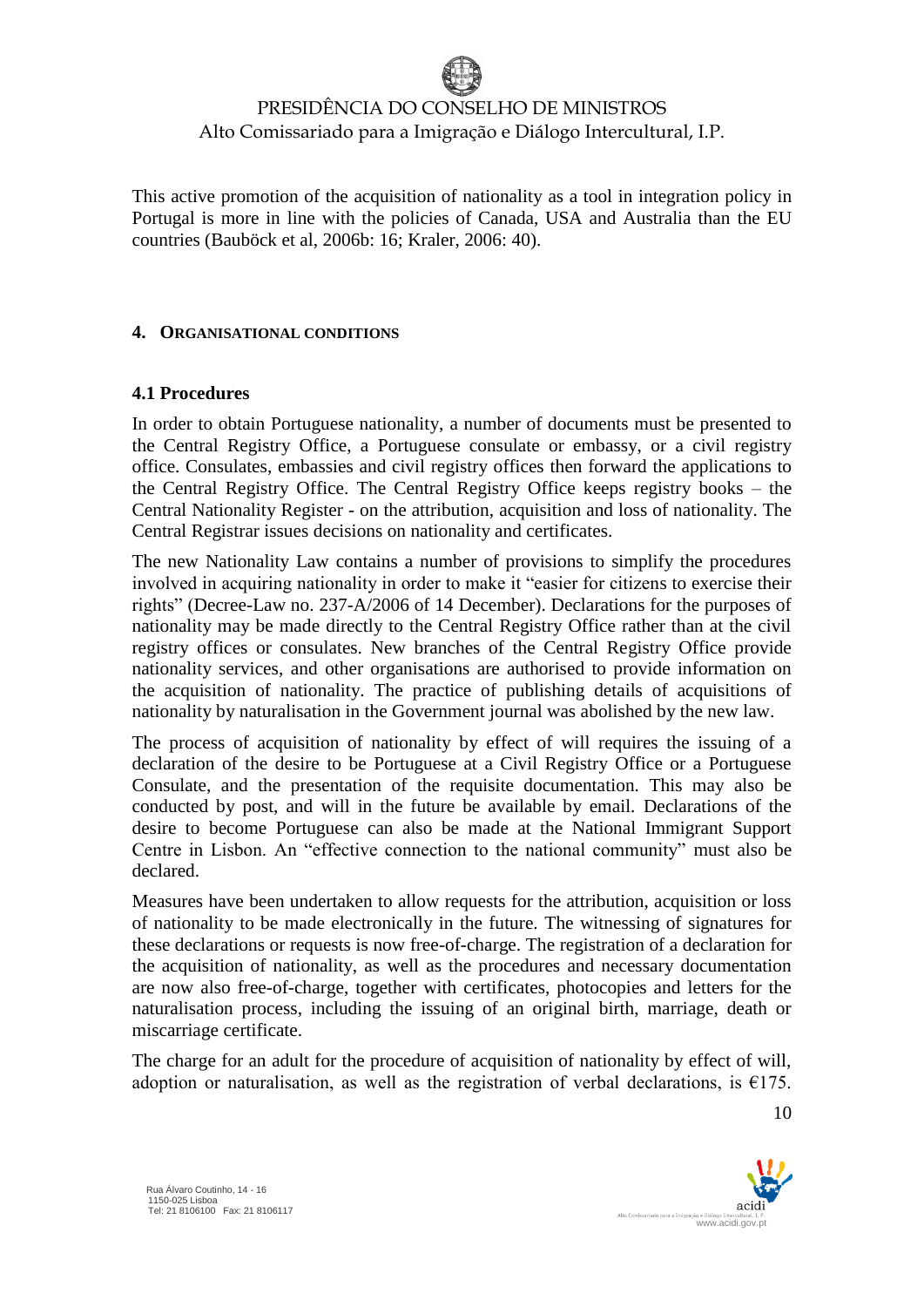This is reduced to  $\epsilon$ 120 in the case of applicants who are legally unfit. The cost of the procedure for loss of nationality is  $\epsilon$ 120. In all of these cases, the charge can be waived in the case of certifiable economic difficulties. Information provided by the Foreigners and Borders Service (SEF) involves a charge of  $\epsilon$ 20. SEF issues proof of legal residence where necessary and proof that the applicant or their parents have not been resident in Portugal in the service of a foreign Government.

The Central Registry Office will notify an applicant for nationality of origin within twenty days if any documents are missing, otherwise, the Office processes the documents in thirty days and within a further sixty days the Central Registrar verifies whether all conditions for the attribution of Portuguese nationality have been met. In the case of nationality by naturalisation, the decision of the Central Registry Office is referred to the Minister for Justice for a final decision.

If the decision is negative, then the applicant will have thirty days to dispute the decision. An application for nationality may be opposed on the basis of a proven lack of connection to Portugal, committing a crime with a sentence of over three years' imprisonment, or having exercised a function other than strictly technical in the service of another State. However, the application must be opposed within one year. A decision can be appealed only to the Lisbon Court of Appeal, a civil jurisdiction.

#### **4.2 Language Test**

Portuguese language tests for the purposes of the acquisition of nationality are regulated by article 25, section 2 of Decree-Law 237-A/2006 on nationality, and by a normative order published the day after the new nationality law. The tests are required of people who are applying for nationality by naturalisation, and who cannot otherwise certify their knowledge of Portuguese (such as by means of an educational qualification issued by an institution in a Portuguese-speaking country). This applies specifically to adults who were born abroad and are applying on the basis of six years' legal residence in Portugal, or on the basis of having a Portuguese grandparent, and to adults who were born in Portugal and have lived there for at least ten years, regardless of status. The test is also required of children who are applying for Portuguese nationality on the basis that at least one of their parents has lived in Portugal legally for five years prior to the application.

The Decree-Law expressly states that in the case of children younger than 10 years old or people who cannot read or write, "the test of knowledge of the Portuguese language should be adapted to their capacity to acquire or demonstrate knowledge of that language" (Decreto-Lei, art. 25, para. 4). The test is overseen by the Ministries of Justice and Education. The normative order created a new form of test, and provided for the administration of the test and the issuing of a certificate by recognised educational institutions. Prior to the new regulations, the test had been taken at a notary's office or municipal council.

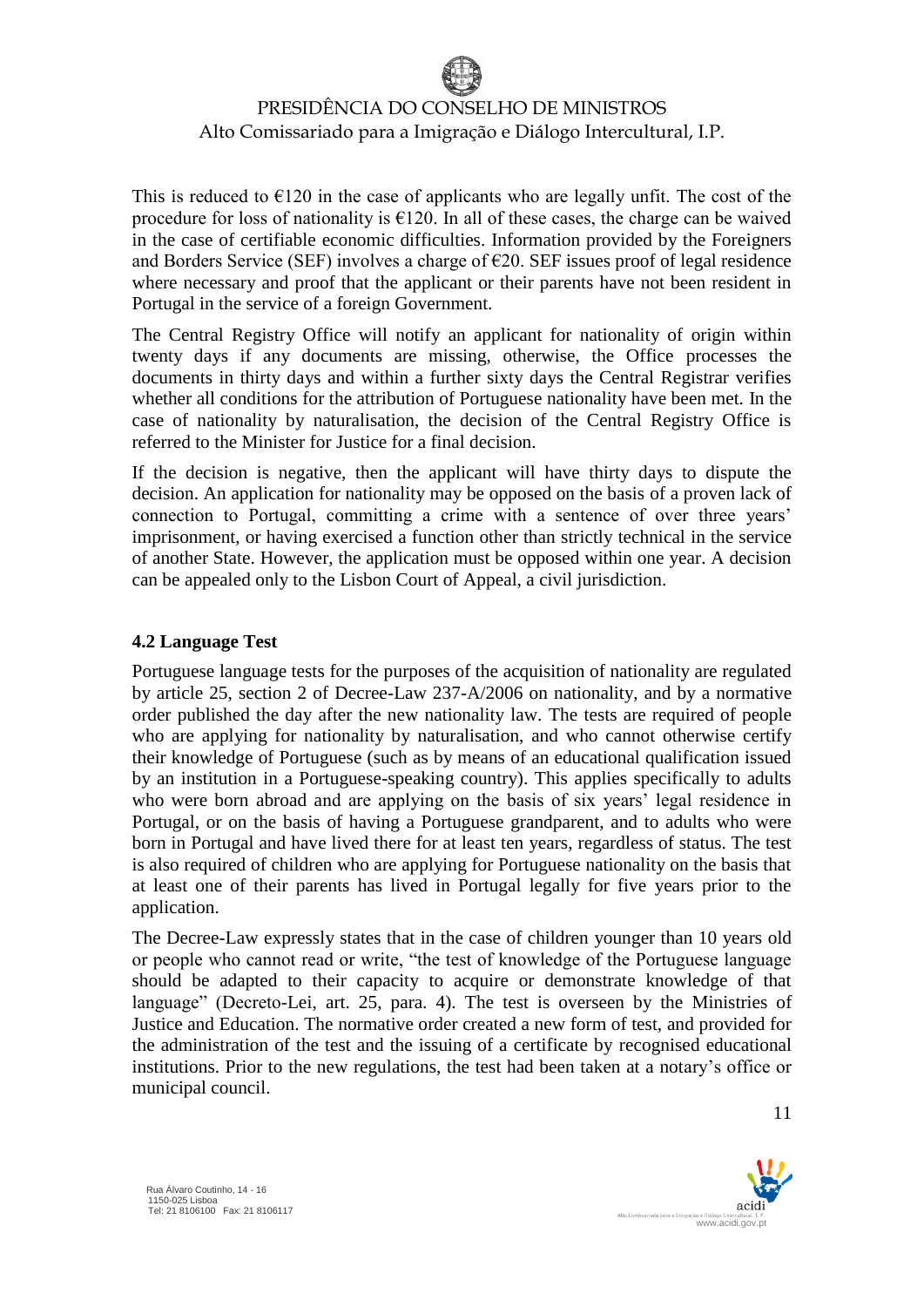There is a fixed cost of  $\epsilon$ 15 for sitting the test, or  $\epsilon$ 20 if it is taken abroad. The test is set at the level of A2 in the Common European Framework of Reference for Languages (one level above basic). Applicants can register for the test online or through educational institutions, and it takes about fifteen minutes. The requirement to pass the test is a score of 50%, and specific tests are designed for people aged 10-14.

In February 2007, 2,806 people registered for the Portuguese test and 1,916 people sat it, of whom 1,354 were men and 562 women, and 84% of these people passed the test. They were mostly from Moldova, Ukraine, Bangladesh, Russia and India, and they sat the test at 57 centres in Portugal. According to the Minister for Education, the tests recognise language as a principal factor in integration. In introducing the new Portuguese language tests in early 2007, the Minister for Justice stated that the applicants had shown "a great interest, and perhaps even a great love, for the idea of being Portuguese." The requirement to prove knowledge of Portuguese in a written test has, however, thus far excluded some applicants who would otherwise be eligible, but who are not literate. $3$ 

#### **4.3 Nationality Ceremony**

On 20 May 2007, the first Portuguese nationality ceremony was held at the Jerónimos Monastery in Lisbon. The ceremony was presided over by the Prime Minister and the Ministers for the Presidency, for Justice and for Education. A total of 324 people were granted Portuguese nationality and issued with a certificate, a Portuguese flag and a copy of the Portuguese Constitution. The majority (284) of those granted nationality at the ceremony were under 13 years old. Accordingly, there were performers, music and other entertainment for the children. The Prime Minister addressed the ceremony and participated in awarding the certificates. The majority of those granted nationality were children whose parents had legally resided in Portugal for at least five years prior to their birth.

Those who attended the ceremony and were granted Portuguese nationality were originally from Cape Verde, Guinea-Bissau, Angola, Brazil, Russia, Romania, Moldova, China, India, São Tomé and Príncipe, Ukraine, Pakistan, Bangladesh and Morocco. According to the Portuguese Prime Minister, José Sócrates, the new Portuguese Nationality Law "breaks with a tradition of reservation and distrust" in relation to foreigners, adopting "a progressive and conclusive vision" that will

<u>.</u>



<sup>&</sup>lt;sup>3</sup> "Cabo-verdiana quer nacionalidade mas "mau português" impede-a (Cape Verdean wants nationality but "bad Portuguese" prevents her)." *Diário de Notícias*, 06.01.2008.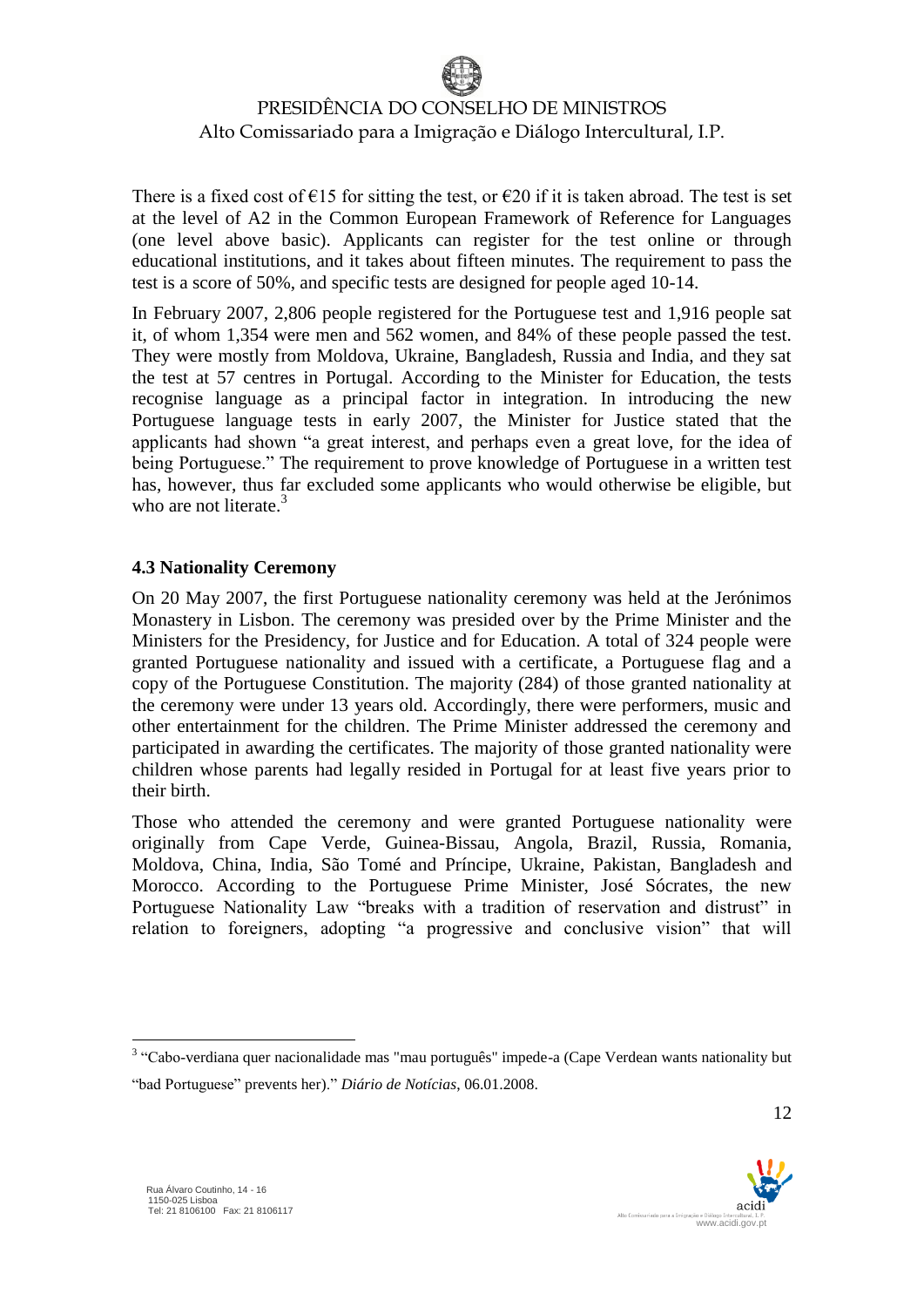transform Portugal "into a more just country for those who have been here for more than five years."<sup>4</sup>

#### **5. BENEFITS OF CITIZENSHIP VS. PERMANENT RESIDENCY**

The principal distinctions between foreign and national citizens lie in the issues of political participation and active citizenship - and therefore the definition of the democratic development of the country -, and in the right to travel freely within and to and from national territory (Pereira da Silva, 2004: 19-20). Article 15 of the Portuguese Constitution grants equal rights to all residents of Portugal: "Foreigners and stateless persons who find themselves or who reside in Portugal shall enjoy the same rights and be subject to the same duties as Portuguese citizens". In term of working rights, article 59 of the Portuguese constitution establishes that all workers enjoy economic rights, without distinction as to "age, sex, race, citizenship, country of origin, religion, or political or ideological convictions."

There are four sets of exceptions to the constitutional principle of equal status guaranteed to Portuguese people, foreign citizens and stateless people: political rights, holding public positions that are not predominantly technical, and other rights reserved for Portuguese citizens by the Constitution, and by law. It has been argued that the constitutional equal status principle is in fact compromised in various ways for foreigners in the constitution itself (Pereira da Silva, 2004: 25-7).

### **5.1 Long-Term Residents**

Chapter VII of the new immigration law covers the rights of long-term residents. Longterm residents in Portugal have rights to education and training, employment, to set up a business, professional training, recognition of qualifications, social security, assistance and protection, tax benefits, healthcare and law and courts (Lei nº 23/2007). There are legal provisions that ensure equality of treatment to "foreign citizens" in terms of social welfare, tax, union membership, recognition of qualifications and access to goods and services. Long-term residence permit holders are entitled to family reunification with their spouse or *de facto* partner, minor or dependent children, adopted children, adult children who are single and attending an educational institution, dependent parents, and younger siblings if they are in their charge.

<u>.</u>



<sup>&</sup>lt;sup>4</sup> "Mais de 5 mil estrangeiros pediram nacionalidade portuguesa (More than 5 thousand foreigners request Portuguese nationality)." *A Semana*, 21.05.2007.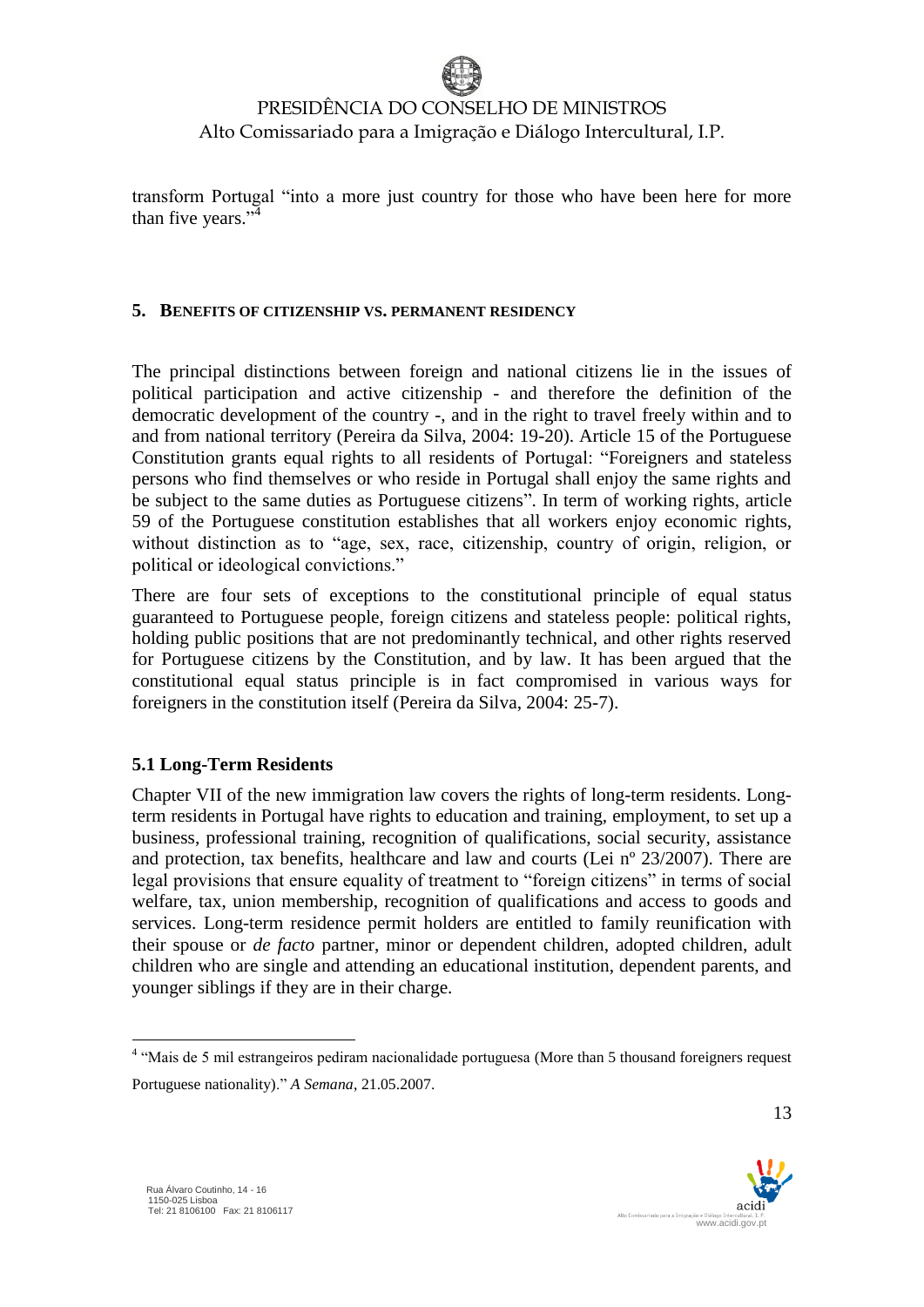In order to apply for a permanent residence permit, the applicant must have been legally resident in Portugal for at least five years, not have been convicted of a crime with a sentence of over one year's imprisonment, and have accommodation, means of subsistence and a basic knowledge of the Portuguese language. According to the new immigration law, Law no. 23/2007 of 4 July, permanent residence permits must be renewed every five years.

A permanent residence permit can be revoked if the holder is subject to a deportation order, has made false declarations or provided false documents, has committed a serious crime, or for reasons of public order. If the holder of a permanent residence permit is absent from Portugal for 24 consecutive months, or 30 months within the space of three years, the permit is also revoked, except in specific cases. In the case of temporary permit holders, the durations are six months and eight months respectively.

Immigrants with long-term resident permits for Portugal can only be deported if they pose a real and sufficiently serious threat to public order or public security; this cannot be based on economic reasons. If they are to be deported, the following factors are taken into consideration: the length of residence, age, consequences for this person and for their family, and connections with the country of residence and absence of connections to the country of origin. It is illegal to deport any foreign citizens who were born and live in Portugal, are in charge of minor children who have Portuguese nationality or are resident in Portugal, or people who have lived in Portugal since they were younger than ten years old.

The holder of a long-term residence permit from another EU country may remain in Portugal for longer than three months if they are working, studying or have another reasonable motivation for their stay. Holders of long-term residence permits issued by other EU countries are entitled to equality of treatment with Portuguese nationals in relation to employment, setting up a business, working conditions, education and professional training, recognition of qualifications, social security, tax benefits, healthcare, access to and provision of goods and services, housing, freedom of association, membership and affiliation to trade unions, and free access to the national territory.

### **5.2 Portuguese Nationals**

In articles 26, 27 and 33 of the Constitution, the right to citizenship, personal liberty and guarantees in matters of extradition, respectively, there is an express distinction between the rights of Portuguese nationals and the rights of foreigners (Pereira da Silva, 2004: 31-2). However, the principal area where Portuguese nationals enjoy more rights is in terms of political rights. Only a Portuguese national by origin, that is, not someone who is naturalised Portuguese, may become President of the Republic. Specific political rights are accorded to citizens, which are not shared by long-term residents. These are the rights to:

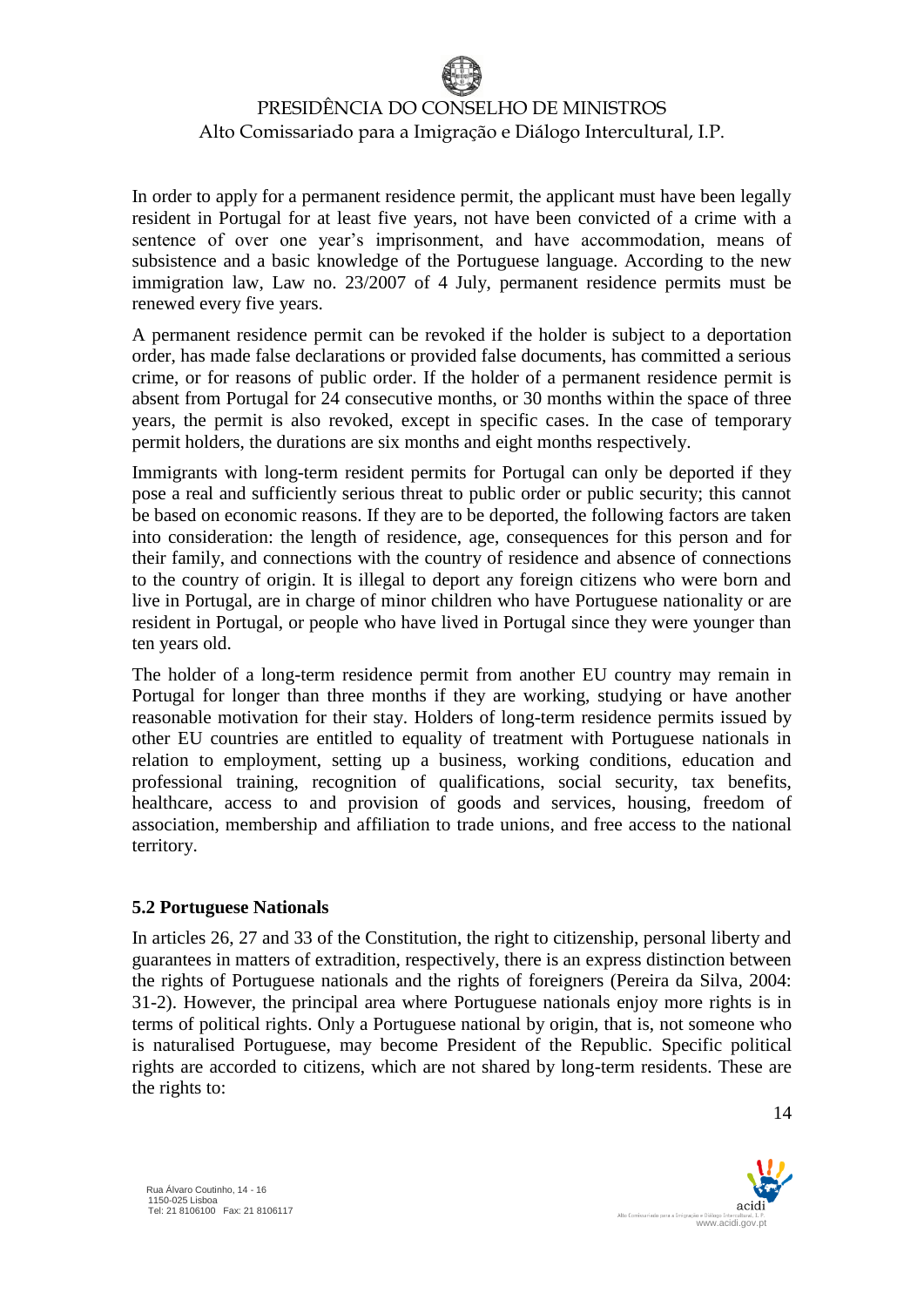- 1. participate in public life;
- 2. information on political organisations;
- 3. vote in elections and referendums;
- 4. access public positions;
- 5. form and participate in political associations and political parties;
- 6. petition;
- 7. popular action;
- 8. popular legislative initiative;
- 9. popular referendum initiative.

Immigrants from non-EU countries do not generally have a universal right to vote in local, national or EU elections in Portugal, but nationals of certain countries enjoy certain voting rights, according to the principle of reciprocity. According to this principle, if a Portuguese emigrant is allowed to vote in a country of origin, then an immigrant in Portugal from that country may vote in the local elections in Portugal. This is regulated by certain conditions, such as that the immigrant must have resided in Portugal for at least three years.<sup>5</sup>

In the case of immigrants from Cape Verde and Brazil, a residence of just two years is required. Furthermore, for Brazilian immigrants who have resided in Portugal for longer than three years, there also exists an entitlement to vote in the presidential, legislative and autonomous elections. After four years' residence, Cape Verdeans and Brazilians can also stand for local elections, while for Uruguayans and Peruvians the requirement is five years. The extent of rights granted to foreign citizens, particularly to people from Portuguese-speaking countries, had been considered a disincentive to naturalisation, as granting "rights 'without' obligations" (Oliveira & Inácio, 1999: 47).

### **6. DUAL CITIZENSHIP**

Portuguese law permits a Portuguese citizen to have other nationalities, though clearly, the country of origin may forbid this and thus revoke the original nationality on acquisition of Portuguese nationality, as is the case, for example, for Ukraine and Guinea-Bissau. In the context of Portuguese law, it is the Portuguese nationality that will be taken into account. Dual nationality was permitted in Portugal prior to the

15

www.acidi.gov.p

<sup>&</sup>lt;sup>5</sup> This applies to nationals of the following countries: Argentina, Chile, Israel, Norway, Peru, Uruguay and Venezuela.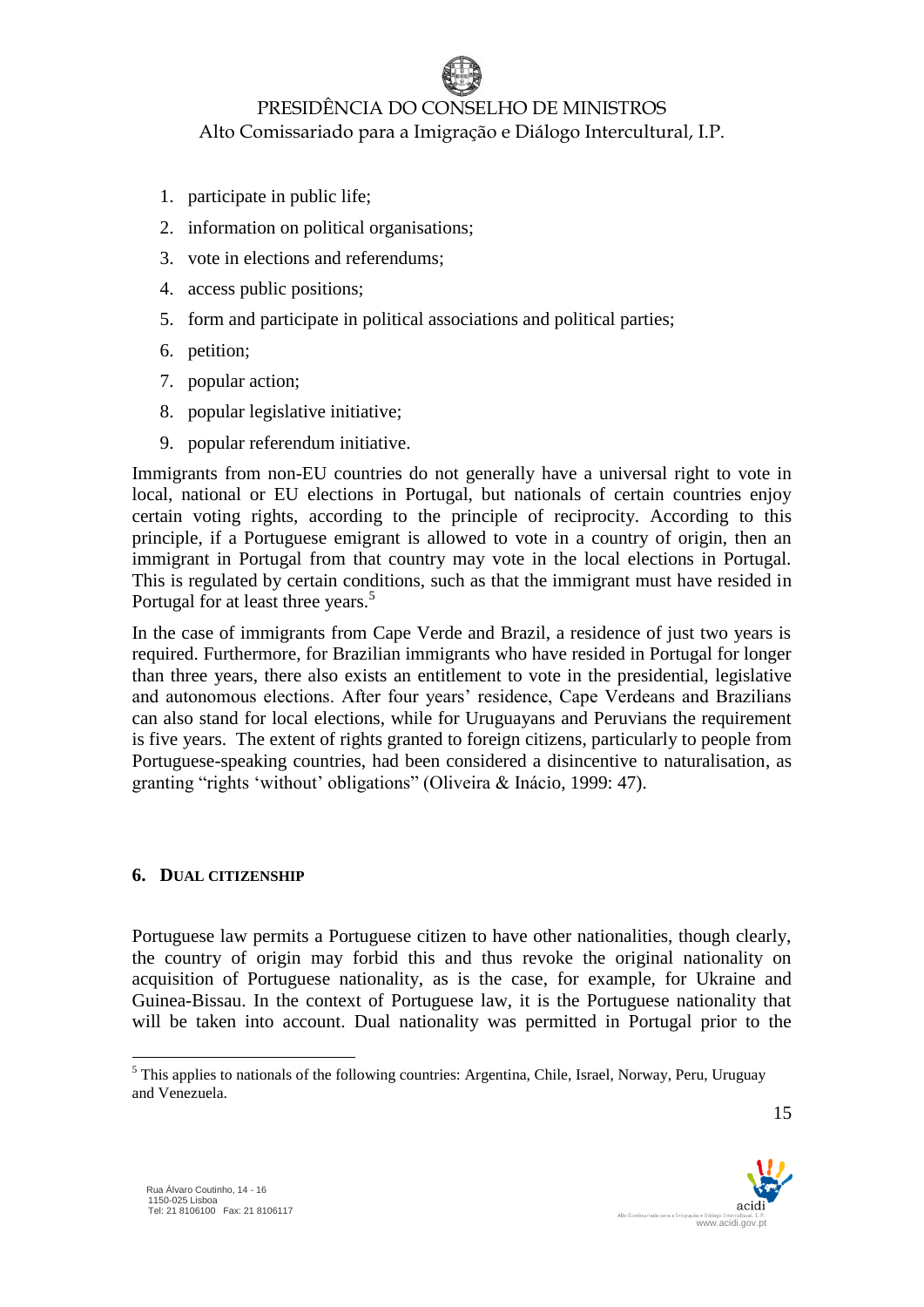introduction of the new Nationality Law. Law nº 37/81 of 3 October 1981 provided for full tolerance for dual nationality, at a time when many countries of both immigration and emigration were adapting to the necessity for people to have citizenship in more than one country (Bauböck, 2006: 10).

#### **7. PURPOSE OF NATURALISATION PROCEDURES**

The purpose of naturalisation procedures has altered and evolved in response to the historical developments outlined in section 1 above, and the political context of each legislative measure. In the context of decolonisation processes in Portuguese Africa, Decree-Law nº 308-A/75 was prefaced by the consideration '*that it is convenient to grant or facilitate the retention of Portuguese nationality in cases where this is justified by a special relationship of connection with Portugal or the unequivocal manifestation of the desire to retain that nationality*' (Ministérios da Coordenação Interterritorial, da Justiça e dos Negócios Estrangeiros, 1975).

Six years later, Law nº 37/81 of 3 October 1981 was considered urgent both because of the requirements of EEC membership, and because the 1959 law was in conflict with the new 1976 constitution. This law aimed to dispense with the gender discrimination in previous nationality laws with regard to the passing on of nationality through a Portuguese father only (or through the mother if the child was illegitimate), and the automatic acquisition by a woman of her husband's nationality (Baganha & Urbano de Sousa, 2006: 445).

Apart from a large-scale immigration flow during the 1970s as a result of the decolonisation process, Portugal throughout the twentieth century was primarily a country of emigration. Nationality policy was therefore based on *ius sanguinus* and the law of return for Portuguese emigrants and their descendants. This was reinforced by the 1981 law, bringing the country into line with other European countries and recognising the significance of emigration for Portugal.

Law no. 25/94 of 19 August 1994 aimed to curb increasing undocumented migration, placing the burden of proof of a meaningful connection with Portugal on the applicant (Baganha & Urbano de Sousa, 2006: 446). This Law prioritised nationals of former Portuguese colonies in Africa and Brazil in terms of access to Portuguese nationality, as well as aiming to deter marriages of convenience by imposing a waiting period of three years for naturalisation by marriage.

In the contemporary context of Portugal as a country of immigration, the new 2006 law regulates for the acquisition of citizenship to provide for full integration into Portuguese society for people with '*a strong connection to the national community*.' Naturalisation

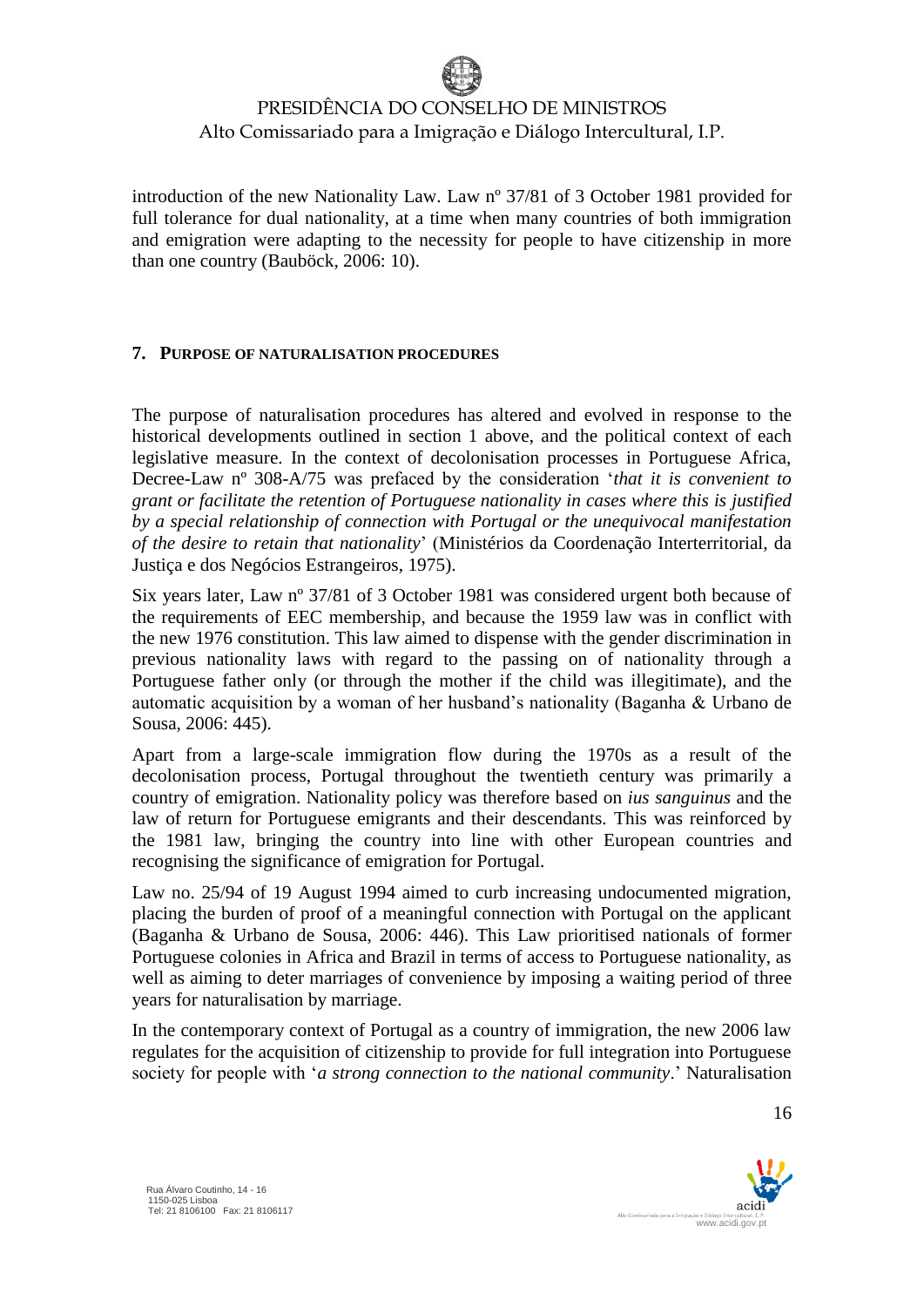is to be considered more a question of citizenship than of policing, and should therefore reflect the '*set of rights and obligations inherent in the status of national*' (Ministério da Justiça, 15.12.2006). This reflects a more inclusive concept of national citizenship.

The new regulation aims to provide for a more cohesive society and a more equitable naturalisation policy. In presenting the proposal for the law, the Minister for the Presidency stated in parliament that the intention was to '*correct a very grave social injustice and to provide, by way of access to the status of citizen, full integration into Portuguese society to people who, although they have a strong connection to the national community, have until now remained deprived of their rights as a consequence of an intolerable factor of exclusion*' (Ministro da Presidência, 18.10.2005). Reference is made here to the situation of people born in Portugal to parents born in Portugal, who previously did not have access to Portuguese nationality due to their parents' undocumented status.

By mid-December 2007, a year after the new law had come into force, 35,347 applications for nationality had been made – more than triple the number of applications in 2005. Of these, 14,446 were accepted, 205 were refused and around 18,000 were still being processed. Most of the refusals were due to applicants or their parents not having fulfilled the minimum residency requirements. The main countries of origin of the new Portuguese citizens, comprising around 50% of all applicants, were Cape Verde, Brazil, Angola and Guinea-Bissau. The high number of favourable decisions was considered proof that the new law had been very positive in terms of inclusion and that access to Portuguese nationality had become easier.<sup>6</sup>

In terms of visibility, at the Portuguese Nationality Ceremony in May 2007, the Prime Minister delivered his speech with the European Union flag in the background. Although a fear had been expressed in the past that naturalisation in Portugal was simply a route to acquiring EU citizenship, rather than demonstrating a connection with the nation of Portugal (Oliveira & Inácio, 1999: 5), the EU dimension to Portuguese nationality is generally absent from the current discourse. The emotional requirement for nationality remains that of identifying with Portugal, and not with both Portugal and the European Union.

<u>.</u>



<sup>6</sup> Lusa. "14.446 pedidos de nacionalidades favoráveis provam que nova Lei é inclusiva (14,446 favourable decisions on nationality applications prove that the new Law is inclusive)." 14.12.2007.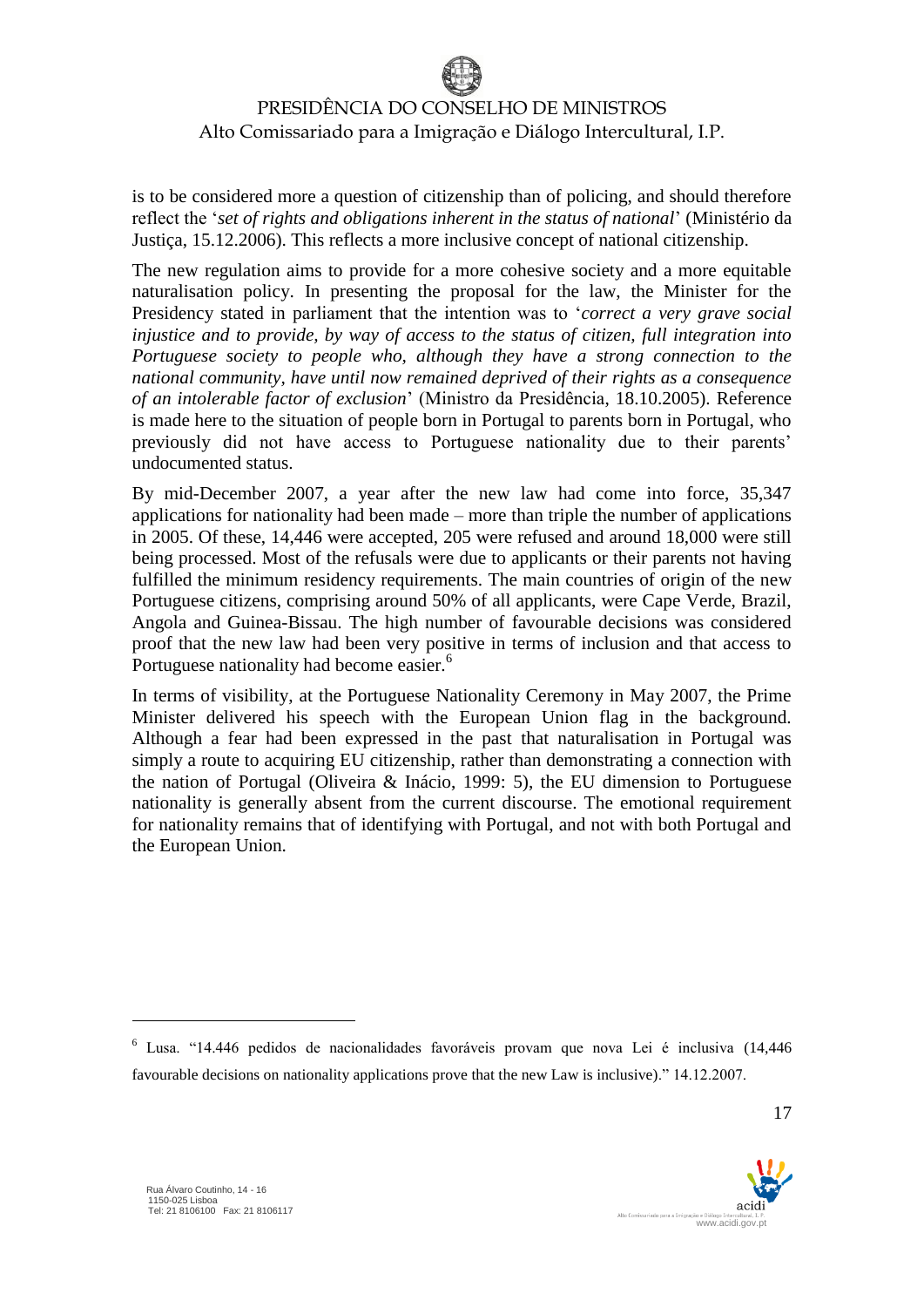#### **8. CONCLUSION**

Portuguese nationality law developed as a response to specific historical contexts, particularly influenced by the country's colonial past. Due to changing patterns of migration, and increasing inward migration by a more diverse group of migrants, it was seen as necessary to overhaul the existing system for the acquisition, attribution, loss and re-acquisition of Portuguese nationality. The new law, passed at the end of 2006, reflects many of the recommendations made by policy experts in relation to nationality (Bauböck et al, 2006a: 32-4), including simplification and transparency of procedures, improved access for second and third generation migrants, the removal of differential access for migrants according to country of origin, and the organisation of a public campaign to promote naturalisation. The acquisition of nationality by migrants and their children is therefore seen as a fundamental aspect of immigrant integration policy in Portugal.

#### **REFERENCES**

ACIDI (2007). *Folheto da Nacionalidade*.

- Assembleia da República. "Lei Orgânica nº 2/2006 de 17 de Abril." *Diário da República – I série-A – Nº 75*, 2776-2782.
- Baganha, Maria Ioannis and Constança Urbano de Sousa. "Portugal" in: Rainer Bauböck, Eva Ersbøll, Kees Groenendijk and Harald Waldrauch (2006). *Acquisition and Loss of Nationality: Policies and Trends in 15 European States. Volume 2: Country Analyses*. IMISCOE Research. Amsterdam: Amsterdam UP, pp435-76.
- Bauböck, Rainer (ed.) (2006). *Migration and Citizenship: Legal Status, Rights and Political Participation*. IMISCOE Reports. Amsterdam: Amsterdam UP.
- Bauböck, Rainer, Eva Ersbøll, Kees Groenendijk and Harald Waldrauch (2006a). *Acquisition and Loss of Nationality: Policies and Trends in 15 European States. Volume 1: Comparative Analyses*. IMISCOE Research. Amsterdam: Amsterdam UP.
- Bauböck, Rainer, Eva Ersbøll, Kees Groenendijk and Harald Waldrauch (2006b). *Acquisition and Loss of Nationality: Policies and Trends in 15 European States. Volume 2: Country Analyses*. IMISCOE Research. Amsterdam: Amsterdam UP.